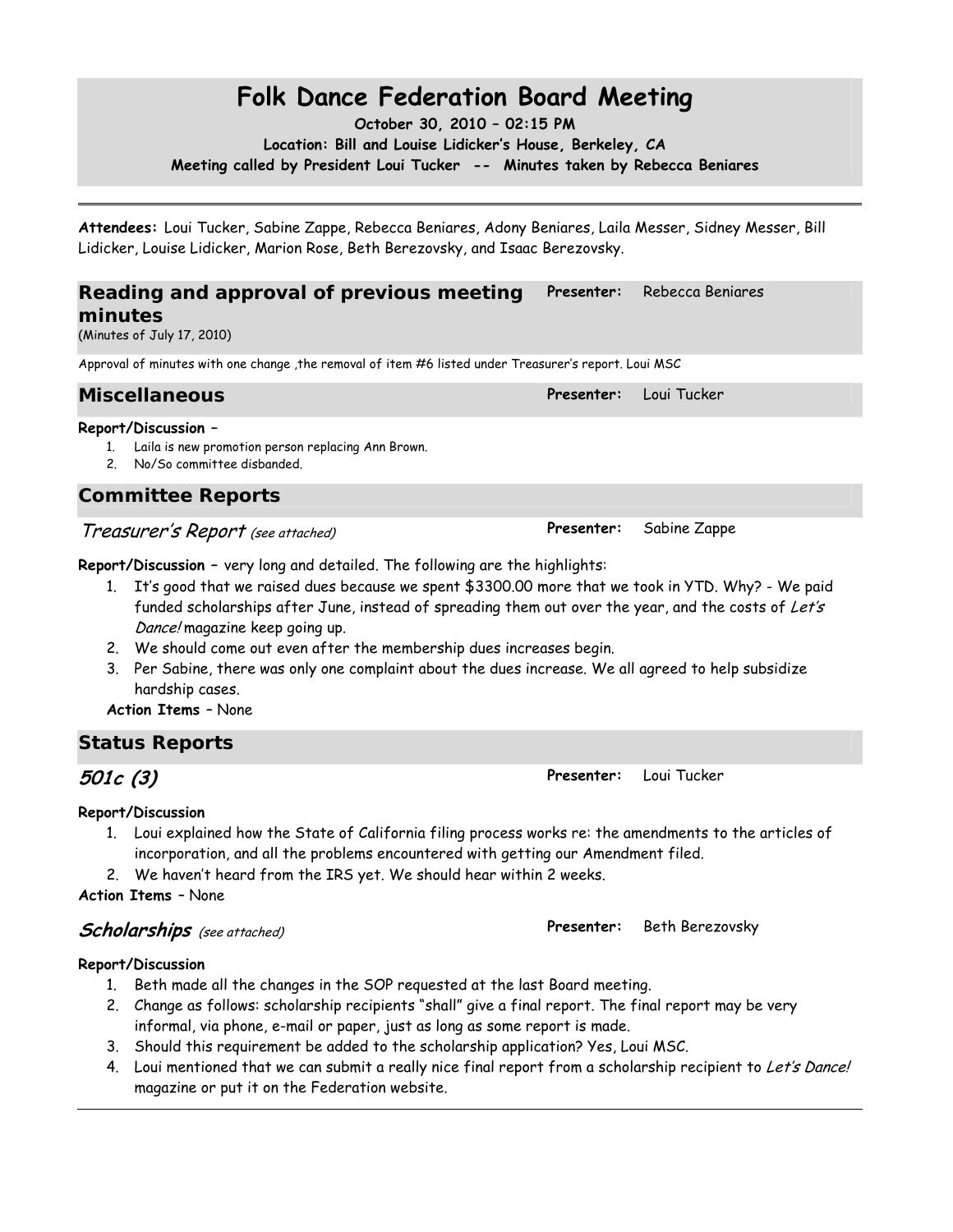#### **Action Items** –

- 1. Beth will update the scholarship application to include a note that a report is expected.
- 2. Beth and Susan will work on a flyer to advertise the scholarships at various events.

**Institutes Presenter:** Loui Tucker (Judy Robinson not present)

#### **Report/Discussion**

- 1. Are we going to charge for CDs and syllabi of dances taught at the President's Ball?
- 2. Judy is coordinating the teachers and the schedule of dances to be taught.

#### **Action Items** –

1. Loui will talk to Judy R. and discuss the details of charging for above materials.

**Publicity Presenter:** Susan Gregory

# **Report/Discussion**

- 1. Per Al Lisen, the Heritage Festival is under control.
- 2. Susan Gregory created Federation "Fun Money", which gives Let's Dance! recipients a \$2.00 discount on Heritage Festival or President's Ball.
- 3. Adony Beniares designed and Susan Gregory created the "Varsity Folk Dance" t-shirts.

### **Action Items -**

- 1. Loui will talk to Mel Mann to see if he needs help with Festival of the Oaks publicity.
- 2. The "Varsity Folk Dance" t-shirts will be given to Federation members who attend the President's Ball. MSC – Loui

## **Membership** (see attached report) **Presenter:** Marion Rose

#### **Report/Discussion**

- 1. Marion organized and updated the membership list. There have been around 400 steady members over the last 10-20 years.
- 2. Loui suggested we buy memberships as gifts for friends after we become a 501(c)3. This will enable more people to receive Let's Dance! magazine (and hopefully value it enough to become members after the gift membership expires) and increase publicity.
- 3. Loui has already purchased 5 one-year memberships to give away.
- 4. Bill Lidicker led a discussion about keeping membership records families vs individuals vs groups.
- 5. Discussion: How about giving local libraries free copies of Let's Dance! for publicity purposes.

#### **Action Items -**

- 1. Marion Rose will contact Gary Anderson re: a "Give a gift certificate for the holidays" ad in Let's Dance! December issue.
- 2. Susan Gregory will be asked to design a sticker for Marion Rose to add to Let's Dance! showing that the magazine is a gift.
- 3. With respect to current members paying for the wrong level of membership (families paying for a single membership), Marion will check box on the envelopes before she mails out membership renewal forms so that people pay the appropriate amounts. Loui will handle any problems that arise.
- 4. Loui will write an article in Let's Dance! about the value of gift memberships.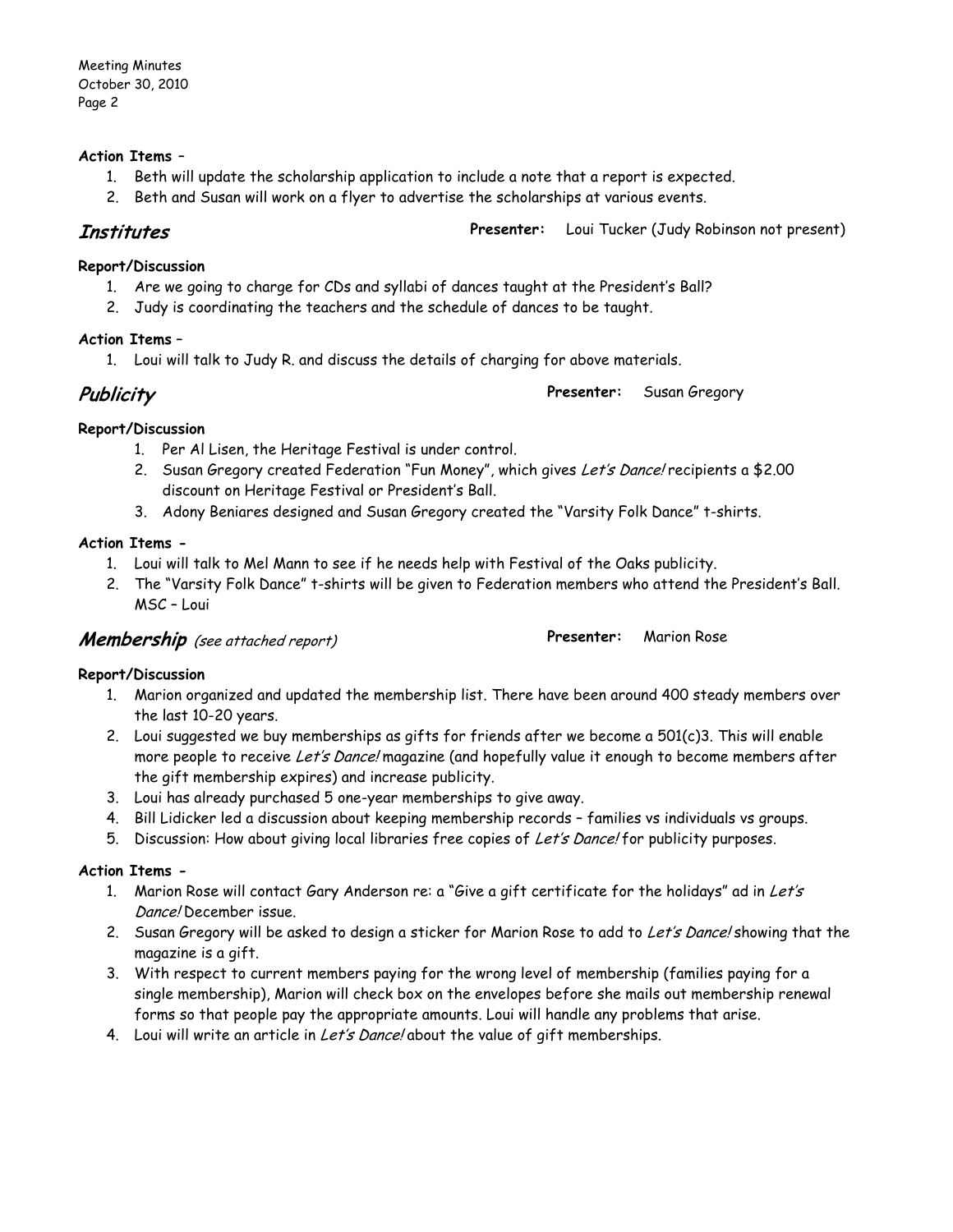## **Let's Dance! magazine Presenter:** Gary Anderson not present

#### **Report/Discussion**

1. Nothing to report

## **Communications and Archives Presenter:** Adony Beniares

#### **Report/Discussion**

1. Adony said no one has contacted him about their archives since his article in Let's Dance!

#### **Action Items -**

- 1. Adony to update the Federation Yahoo group re: archives and donated materials.
- 2. Adony will organize a sorting party for January or February 2011.
- 3. Laila will follow up with the man who made President's pins, so he can donate the molds.
- 4. Laila will continue conversations with Max Horner who is undecided about donating his collections.
- 5. Loui will write article for Let's Dance! encouraging people to leave their Folk Dance materials to the Federation archives (list the Federation in their wills.)
- 6. Adony to hang up 5-6 old photographs showing people we don't recognize at future Festivals for identification purposes.

## **Research Presenter:** Cricket Raybern not present

#### **Report/Discussion**

1. Nothing to report

#### **Action Items –**

Loui will contact Cricket to see if she needs another person to help on Research committee.

| Finance           | <b>Presenter:</b> Louise Lidicker |  |
|-------------------|-----------------------------------|--|
| Report/Discussion |                                   |  |
| Nothing to report |                                   |  |

**Insurance Presenter:** Elsa Bacher not present

#### **Report/Discussion**

Per Loui, when we become a 501(c)(3), we can change our liability insurance, if we want. Loui suggested we insure the group or the class leader(s) much like the National Folk Organization does. This will be addressed later. Loui plans to work on this once she is no longer President of the Federation.

**Report/Discussion –** There was a general discussion about various ways to promote folk dance.

#### **Action Items –**

Laila will produce a flyer (with the help of Susan Gregory and any other individuals she wants to involve) for Heritage Festival to encourage clubs to apply for promotion funds.

**Promotion Fund Presenter:** Laila Messer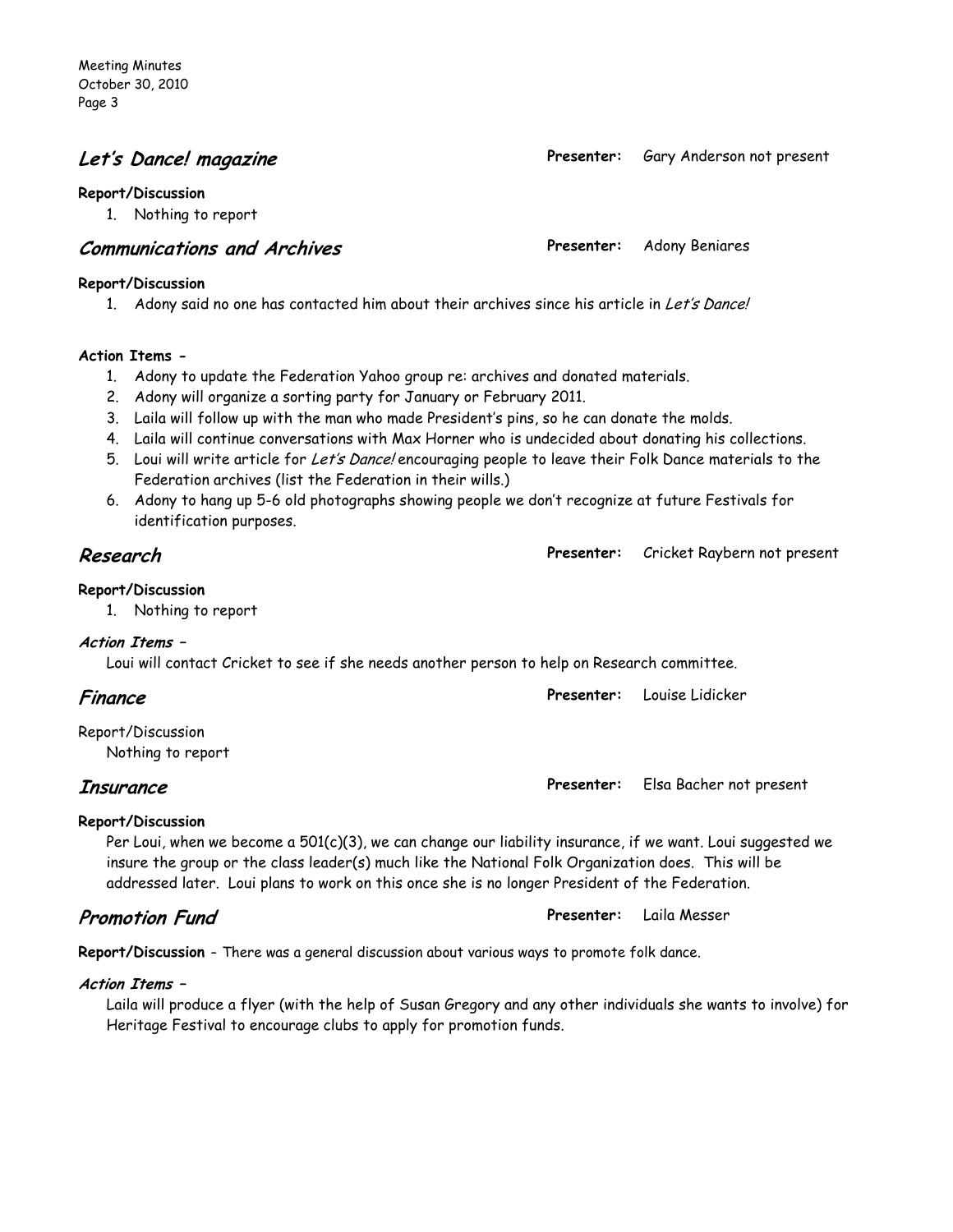Meeting Minutes October 30, 2010 Page 4

#### **Report/Discussion**

- 1. Vick resigned in September.
- 2. Bill Lidicker is now the Parliamentarian, Loui MSC

## President's Report (see attachment) **Presenter:** Loui Tucker

#### **Report/Discussion**

1. Data Base Project: Loui is working on on-line data base project that will ultimately put all of the dance notations published in Let's Dance! magazine on the Federation website. Lucy Chang did the initial input on the data base. There are over 1000 dance notations from 1949 to the present.

#### **Action Items –**

1. Loui will put a link on the Federation website and an article in Let's Dance! announcing this project as soon as it is ready to go public. She will also publicize it on various email lists she maintains.

#### **Report/Discussion**

1. President's Ball Loui paid \$250.00 of her own money up front and will be reimbursed if there is enough money taken in from the Ball.

#### **Action Items –**

- 1. Loui will email or send printed copy of President's Ball flyers to group leaders, the teachers, and anyone in the Federation membership who has not supplied an email.
- 2. Loui will set up the Federation Paypal account so people can pay for the President's Ball in advance online.
- 3. Loui will investigate the possibility of a reporter and/or a photographer to cover the event.
- 4. Adony will contact Katherine Abbott re: how to market the event.
- 5. Bill Lidicker will check into an old Contra Costa Times folk dance article and try to contact the writer for publicity for the event.
- 6. Denise and Sabine will sit at door to sign people in and take money.
- 7. Bill and Louise Lidicker will create list of local restaurants for people not attending dinner.
- 8. Ann Kleiman will be in charge of decorations.
- 9. Marion Rose to help Loui mail the flyers (see #1 above).

#### **Report/Discussion**

1. There was a discussion about the state of the current Articles of Incorporation and Bylaws,. The Articles of Incorporation need to be updated. There is the original plus four or five amendments on file with the Secretary of State.

#### **Action Items –**

1. Loui will send copies of what she has in her files of the Articles of Incorporation to Bill Lidicker. Bill will set up a committee led by him to do the re-writing of the Articles to incorporate all the various changes so there is one clean document.

**LOCATION OF THE NEXT MEETING:** undetermined – TBA at a later time. Meeting ended at 5:30:pm

**Parliamentarian Presenter:** Vick Vickland not present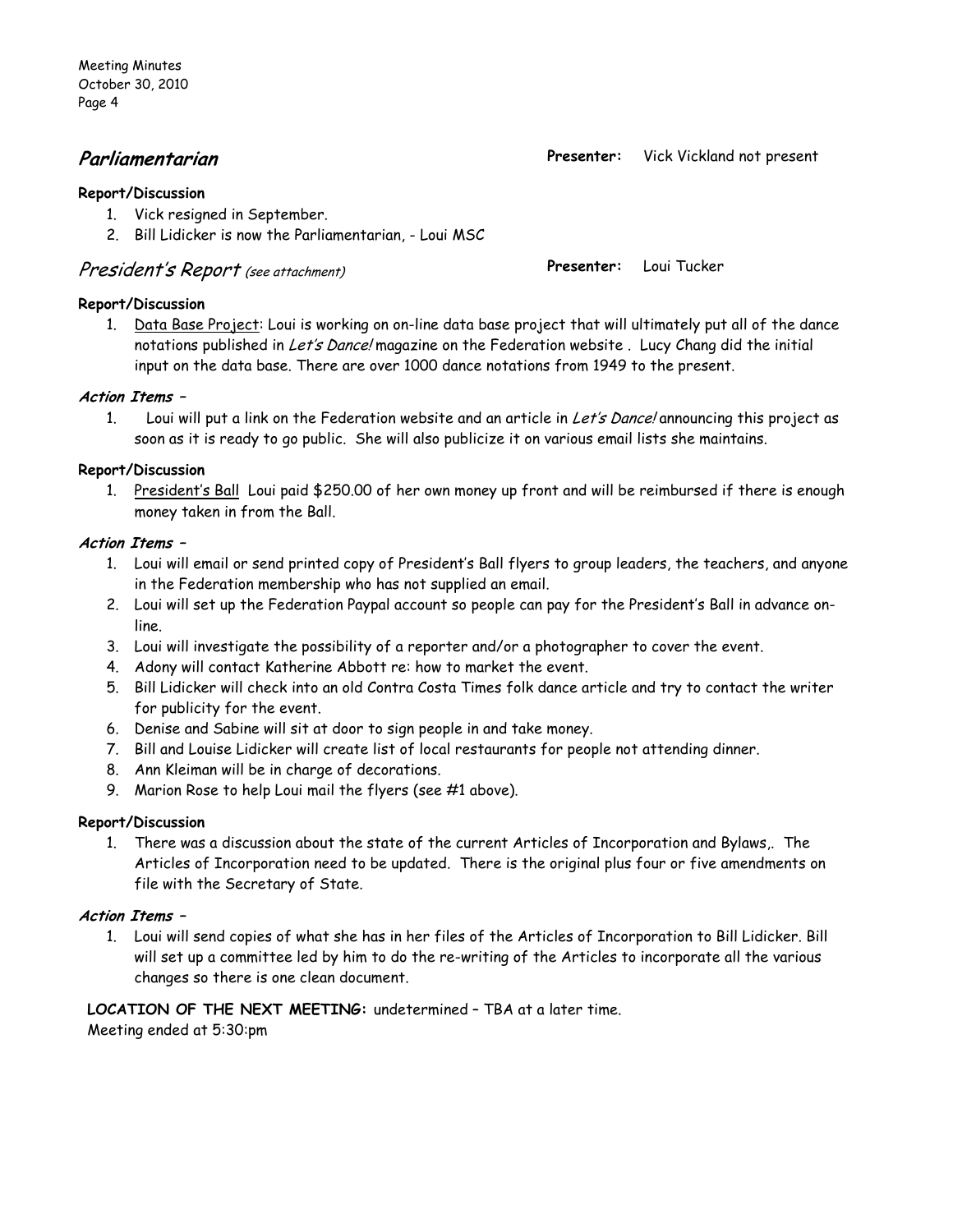$Sabine$ <br> $10 - 30 - 3010$ 

| <b>PROPOSED BUDGET</b>                | JUNE 1, 2010 - MAY 31, 2011 |                 | <b>ACTUAL BUDGET</b>                  | June 1, 2010 - October 25, 2010 |                 |
|---------------------------------------|-----------------------------|-----------------|---------------------------------------|---------------------------------|-----------------|
|                                       |                             |                 |                                       |                                 |                 |
|                                       |                             |                 |                                       |                                 |                 |
| <b>ITEM</b>                           | <b>INCOME</b>               | <b>EXPENSES</b> | <b>ITEM</b>                           | <b>INCOME</b>                   | <b>EXPENSES</b> |
|                                       |                             |                 |                                       |                                 |                 |
| <b>Let's Dance!</b>                   |                             |                 | <b>Let's Dance!</b>                   |                                 |                 |
| editorial fee                         |                             | \$1,500.00      | editorial fee                         |                                 | \$600.00        |
| production cost                       |                             | \$7,800.00      | production cost                       |                                 | \$3,240.00      |
| mailing costs                         |                             | \$3,200.00      | mailing costs                         |                                 | \$942.11        |
| advertisements                        | \$1,200.00                  |                 | advertisements                        | \$120.00                        |                 |
| <b>Let's Dance Totals</b>             | \$1,200.00                  | \$12,500.00     | <b>Let's Dance Totals</b>             | \$120.00                        | \$4,782.11      |
| <b>Membership &amp; Subscriptions</b> | \$9,885.00                  |                 | <b>Membership &amp; Subscriptions</b> | \$3,130.00                      | \$514.52        |
| <b>Board Meetings</b>                 |                             | \$200.00        | <b>Board Meetings</b>                 |                                 |                 |
| <b>Officers' Expenses</b>             |                             | \$50.00         | <b>Officers' Expenses</b>             |                                 |                 |
| <b>Committees</b>                     |                             |                 | <b>Committees</b>                     |                                 |                 |
| Institute                             | \$1,500.00                  | \$1,000.00      | Institute                             |                                 |                 |
| <b>Publicity/Advertising</b>          |                             | \$1,000.00      | <b>Publicity/Advertising</b>          |                                 |                 |
| Scholarship                           |                             | \$1,200.00      | Scholarship                           |                                 | \$1,275.00      |
| <b>Statewide</b>                      | \$1,000.00                  | \$1,500.00      | <b>Statewide</b>                      | \$4,796.76                      | \$5,253.96      |
| <b>Miscellaneous</b>                  |                             |                 | <b>Miscellaneous</b>                  |                                 |                 |
| <b>Taxes</b>                          |                             | \$20.00         | <b>Taxes</b>                          |                                 | \$10.00         |
| National Folk Org.                    |                             | \$50.00         | National Folk Org.                    |                                 |                 |
| <b>Accountant</b>                     |                             | \$250.00        | <b>Accountant</b>                     |                                 |                 |
| Other                                 |                             |                 | Other<br>(501c3)                      |                                 | \$130.46        |
| <b>Donations</b>                      | \$300.00                    |                 | <b>Donations</b>                      |                                 |                 |
|                                       |                             |                 |                                       |                                 |                 |
| Interest                              | \$400.00                    |                 | Interest                              | \$13.63                         |                 |
| <b>Balance transfer from savings</b>  | \$3,485.00                  |                 | <b>Transfer from savings</b>          |                                 |                 |
| <b>TOTALS</b>                         | \$17,770.00                 | \$17,770.00     | <b>TOTALS</b>                         | \$8,060.39                      | \$11,966.05     |
|                                       |                             |                 |                                       |                                 |                 |
| <b>Bank Account Balances:</b>         |                             |                 | Net:                                  | $-$3,905.66$                    |                 |
| Checking:                             | \$3,796.54                  |                 |                                       |                                 |                 |
| <b>Insurance Checking (WF):</b>       | \$5,068.58                  |                 |                                       |                                 |                 |
| <b>Promotion Money Market:</b>        | \$47,608.47                 |                 |                                       |                                 |                 |
| <b>General Money Market:</b>          | \$26,778.17                 |                 |                                       |                                 |                 |
| <b>Total:</b>                         | \$83,251.76                 |                 |                                       |                                 |                 |

 $\bigcirc$ 

 $\bigcirc$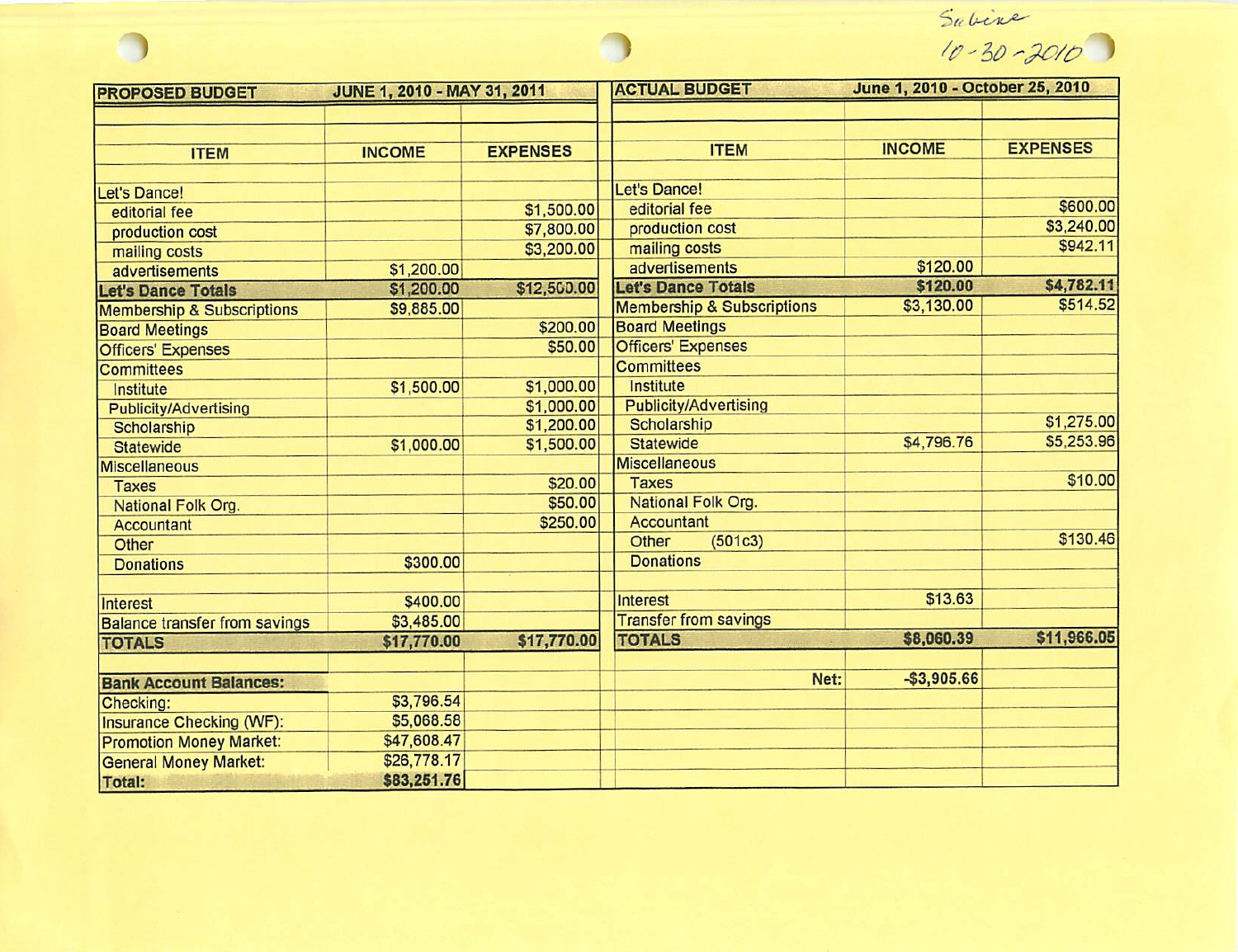**Folk Dance Federation** Membership Report

October 30, 2010 Marion Rose reports the following:

## ALL OF THE FOLLOWING NEED BOARD APPROVAL:

| <b>New Members:</b>         | Eve Egan & Frank Schmidt<br><b>Cynthia Lambert</b><br><b>Wendy Moyer-Metzler</b><br>Susan Lin<br>Leanne Schy<br><b>Marie Montes</b><br>Mary Victor<br>Joe Ovadia<br><b>Yvonne Weiss</b><br>Debee Loyd<br><b>Angel Tam</b><br>Miriena Jayne Lauritzen<br>Crista McGowan<br>Paula Wujek<br><b>Yale Rosenblatt</b><br><b>Ping Chun</b><br><b>Yvonne Provaznik</b><br><b>Wen Chiang</b><br><b>Sue Lindner</b><br>Larry & Shaina Lynch<br>Patrick McEvoy & Elaine Johnson<br><b>Cheryl Burack</b><br><b>Claude &amp; Susan Akana</b><br><b>Edward Goller</b> |
|-----------------------------|---------------------------------------------------------------------------------------------------------------------------------------------------------------------------------------------------------------------------------------------------------------------------------------------------------------------------------------------------------------------------------------------------------------------------------------------------------------------------------------------------------------------------------------------------------|
| <b>New Foreign Members:</b> | Karen Bennett (Toronto, Ontario)                                                                                                                                                                                                                                                                                                                                                                                                                                                                                                                        |
| <b>New Groups:</b>          | Sscots (Super Santa Cruz Otherworldly Teadance Saturdays)                                                                                                                                                                                                                                                                                                                                                                                                                                                                                               |
| New Library:                | Karger Libri Internationale (Switzerland)                                                                                                                                                                                                                                                                                                                                                                                                                                                                                                               |
| Dropped:                    | <b>Sybil Charlton</b><br>Mary Lou Du Bois<br>Al Javor<br>Jane Myers<br>Lori Urso<br><b>Patricia Garside</b><br>Sandra Kesler<br><b>Ilene Wagner</b><br>Laura Douglass & Joseph Gold<br><b>Gordon Ross</b><br><b>John Michael Seltzer</b><br><b>Bjordjevic Dragan</b>                                                                                                                                                                                                                                                                                    |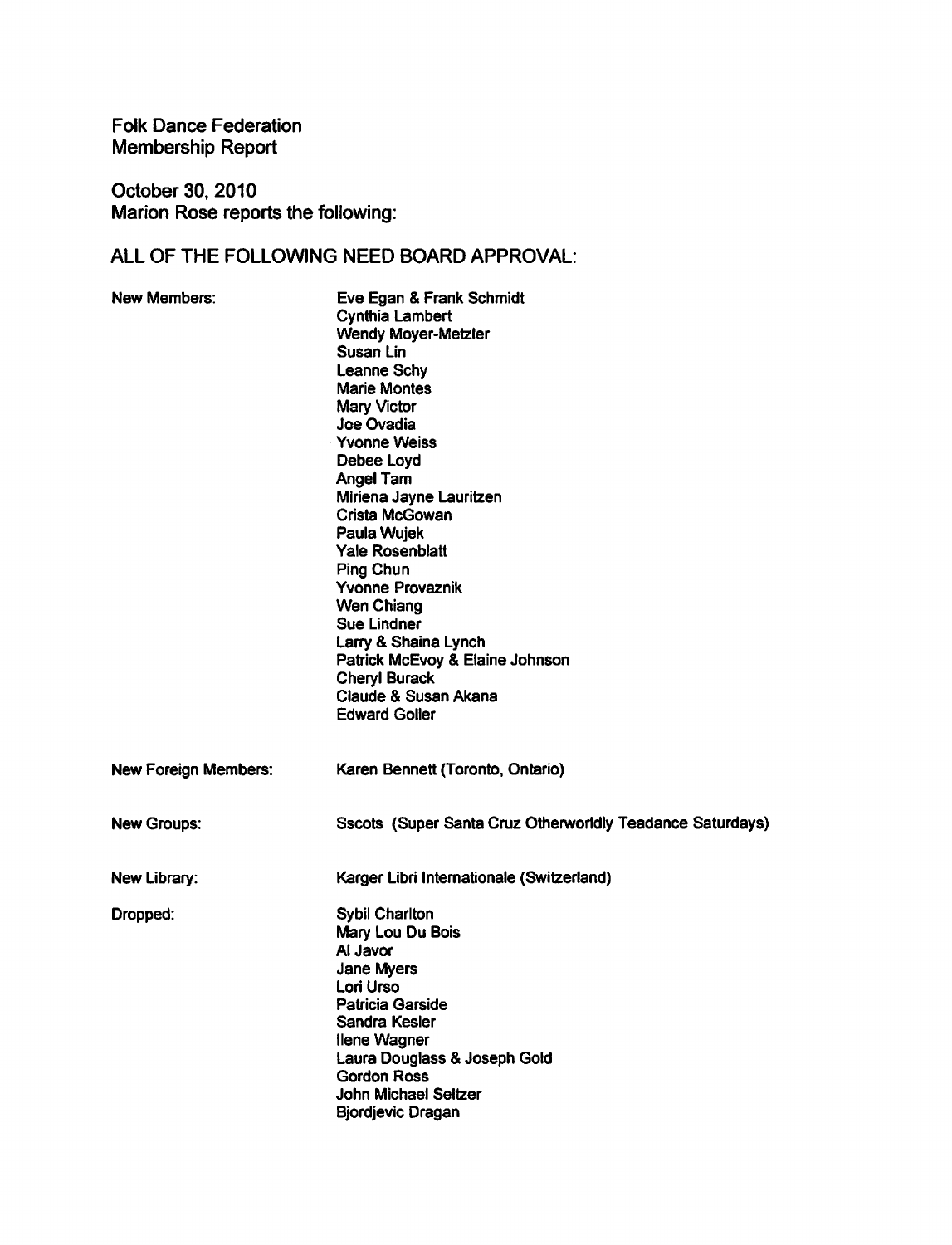|                                                                                                          | <b>Richard &amp; Stela Voyles</b><br>Eliana de Sordi<br>Wilbur Laidlaw<br>Mark & Mar Biondich<br><b>Steve Harris</b><br><b>Dennis Murphy</b><br>Mary Page Masso<br>George Little<br><b>Beverly Fritchman</b><br><b>Sue Browne</b><br><b>Ruth Beeve</b><br>Wilma Anderson<br>Lenore Gordon-Kokjer<br>Erica Nelsen<br>Dave Smart<br>Inge Kress<br>David Thomson<br><b>Enid Carter</b><br>Eileen Menteer<br>Denis & Rosa Savage<br><b>Alice Stewart</b><br>June McKay |
|----------------------------------------------------------------------------------------------------------|--------------------------------------------------------------------------------------------------------------------------------------------------------------------------------------------------------------------------------------------------------------------------------------------------------------------------------------------------------------------------------------------------------------------------------------------------------------------|
| Dropped groups:                                                                                          | <b>BBKM (Sacramento)</b><br>Polish Folk Dance Ensemble (SF)<br>Sausalito Tango Club (SF)<br>Dancers Fo Sake (Santa Rosa)<br><b>Modesto Folk Dancers</b><br>Santa Rosa Dancers<br><b>Folk Dance Midcounty (Monterey)</b><br><b>Santa Clara Valley Folk Dancers</b>                                                                                                                                                                                                  |
| <b>Individuals</b><br>Groups (GM)<br>Family (FM)<br><b>Comp Subs</b><br>Libraries (spd)<br>Foreign (For) | 239<br>68<br>44<br>5<br>26<br>5<br>387 (was 394)                                                                                                                                                                                                                                                                                                                                                                                                                   |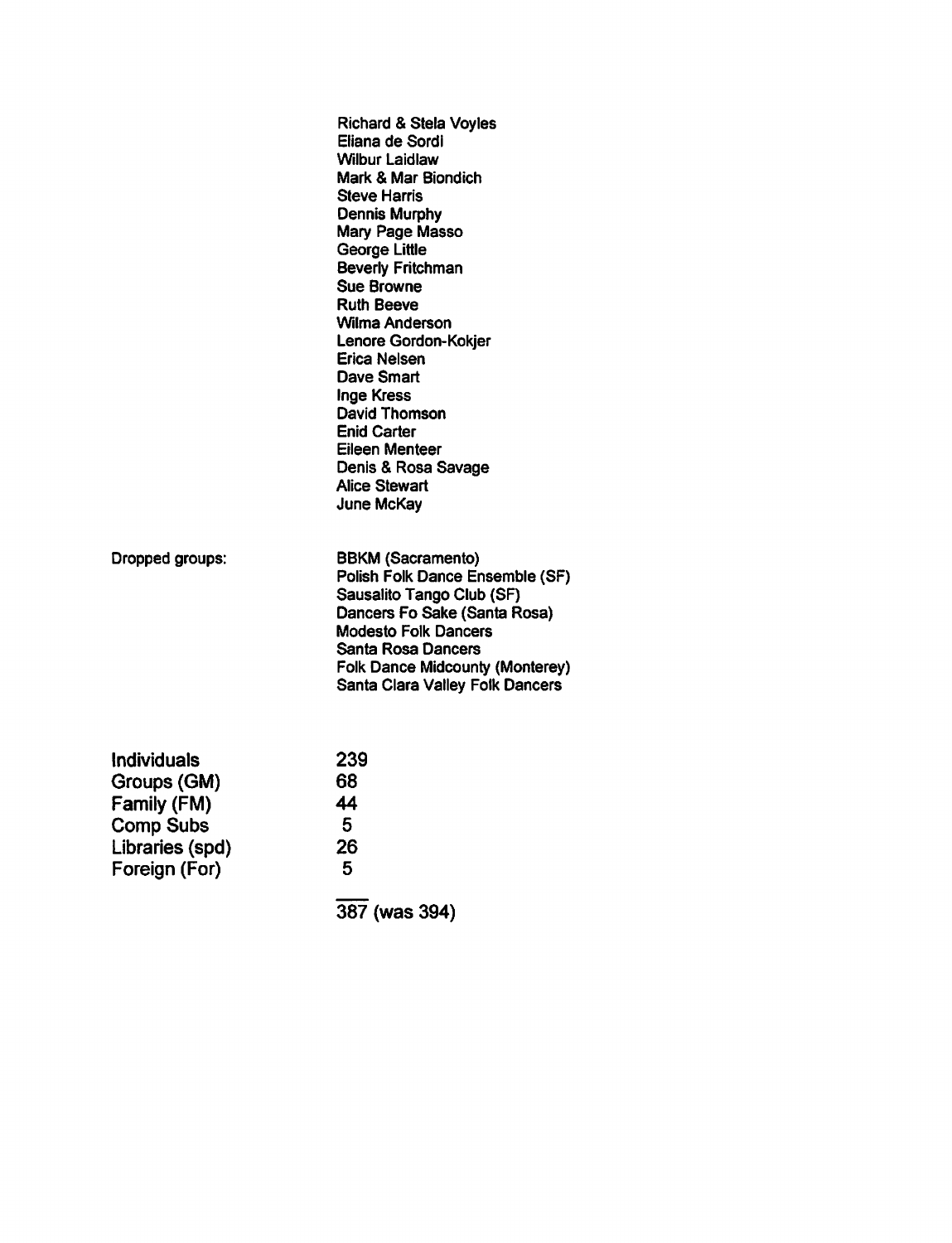Beth<br>10-30-2010

**Scholarship Committee - SOP** 

(structure, purpose, and methodology)

The scholarship Committee, established and funded by the Folk Dance Federation of California, Inc., consists of a chairperson and at least two additional committee members, all appointed by the president.

The purpose of the committee is to provide financial assistance to those who are inspired by folk dancing and have potential through their own unique set of strengths and abilities, but who would not necessarily be able to attend dance camps, such as Stockton Folk Dance Camp, without financial assistance. The expectation is that these camp experiences will help them acquire skills, make connections, gather ideas, and generally fuel their enthusiasm for promoting and maintaining a thriving folk dance community. Those who are potential teachers of folk dance would be especially welcome.

The committee will publicize the scholarship program, encourage recruitment of candidates, make applications available to interested parties, and select recipients after appropriate consideration. Making sure that the tone of all correspondence is kept respectful and caring, the committee will then inform each candidate as to whether they have been chosen to receive a scholarship or not.

Recipients shall be required to make some kind of a final report to the committee. This could be a brief written account of experiences, the teaching of a dance learned at the camp, or some other response approved by the committee.

- 1. The scholarship chairperson shall offer the president names of prospective committee members. With the president's clearance, the scholarship chairperson shall appoint at least two additional members to assist with the solicitation and selection of candidates for scholarships.
- 2. The dollar amount and number of available scholarships shall be determined by the **Federation Board of Directors.**
- 3. The scholarship committee shall solicit candidates for scholarships to various camps, including Stockton Folk Dance Camp, by publishing their availability in Let's Dance! Magazine and elsewhere as deemed appropriate.
- 4. Candidates must be members of the Folk Dance Federation of California, Inc. or a member of a federation member group. The length of membership will be considered by the committee in its evaluations. Whether or not previous scholarships have been granted to an applicant will be considered by the committee in its evaluations.
- 5. The scholarship committee shall chose recipients from the nominees for scholarships and notify the recipients and non-recipients. The chairperson shall report the winners of scholarships to the Treasurer so that disbursements can be made. (checks are made payable to the dance camp but sent to the recipient.)
- 6. The chairperson shall report the recipient's names and amounts of scholarship grants to the **Federation Board.**

 $\Delta$